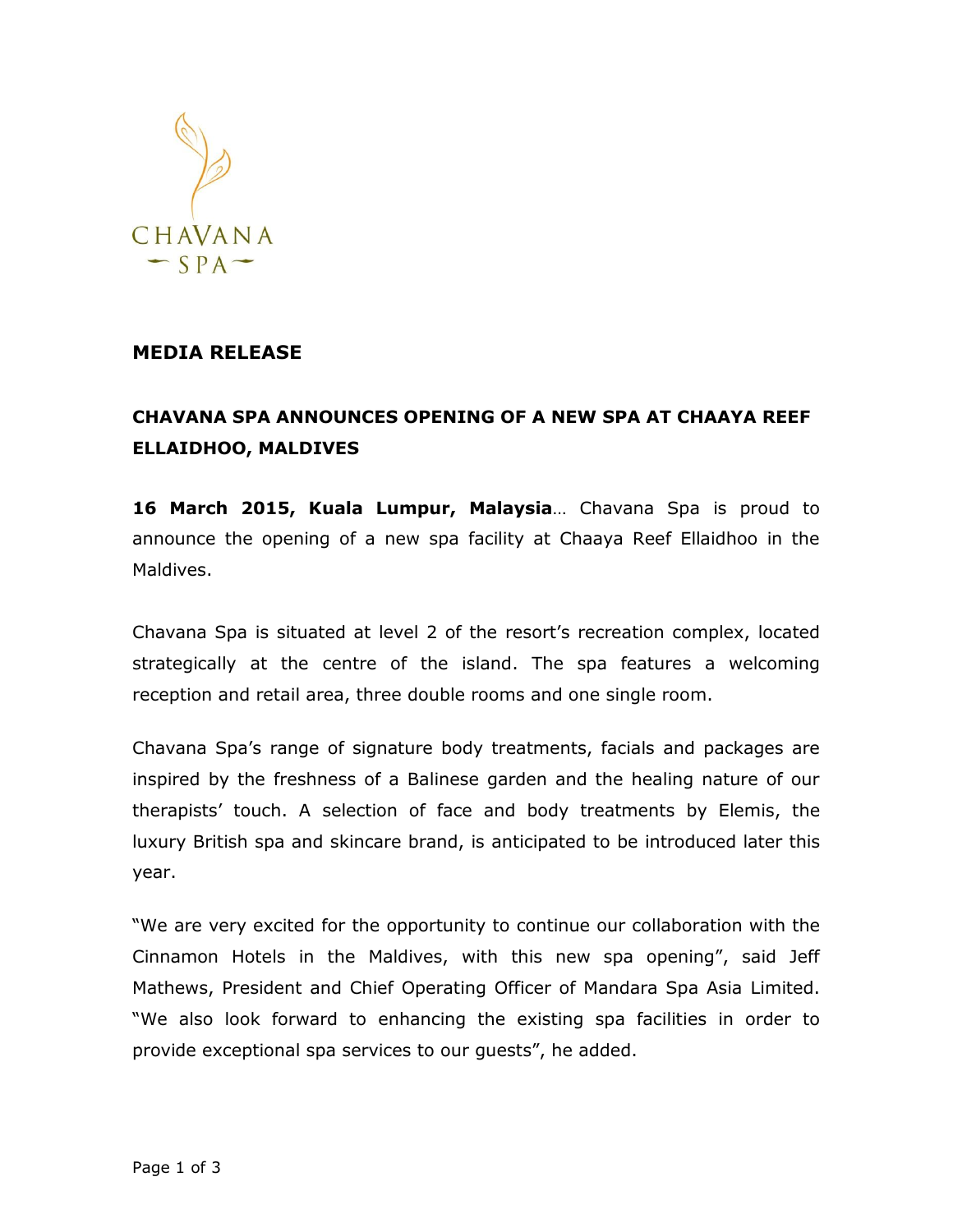Chavana Spa offers a streamlined treatment menu that welcomes all to experience the freshness and energy of Balinese spa spirit. The Chavana concept is aimed at four and five star hotels and resorts and is intended to allow guests to enjoy a quality spa experience at a reasonable price.

## **About Steiner Leisure**

Steiner Leisure Limited is a worldwide provider and innovator in the fields of beauty, wellness and education. We are dedicated to maintaining the highest quality standards and continually evolving to include and anticipate new developments within our industry. We aim to maintain and expand our existing diverse portfolio of services, products and brands, as well as to seek out new opportunities to complement our business.

Our services include traditional and alternative massage, body and skin treatment options, fitness, acupuncture, herbal medicine, medi-spa treatments and laser hair removal. We are committed to providing our customers with a wide-ranging assortment of beauty products, including premium quality options developed by us under our own brands, as well as those purchased from third parties.

Our distribution channels include our shipboard and land-based spas and salons, destination spas, health clubs, department stores and third party retail outlets and distributors. We also sell our products on certain British Airways flights, on QVC, by catalog, and online through our websites, including **[www.timetospa.com](http://www.timetospa.com/)** and **[www.blissworld.com](http://www.blissworld.com/)**.

Our post-secondary schools offer programs in massage therapy and skin care, among others, and, along with our recruiting and training operations, prepare spa professionals for careers in the health and wellness industry, including within the Steiner family of companies.

Our cruise line operations are conducted in spas onboard 148 ships, including Azamara Club Cruises, Carnival Australia, Carnival Cruise Line, Costa Cruises, Crystal Cruises, Cunard Cruise Line, Holland America Line, Norwegian Cruise Line, P&O Cruises, Princess Cruises, Pullmantur Cruises, Royal Caribbean Cruises, Seabourn Cruise Lines, Silversea Cruises and Windstar Cruises.

Our land-based spa operations are carried out under our Elemis®, Mandara®, Chavana®, Bliss® and Remède® brands and take place in 63 locations, including resort spas, urban hotel spas and day spas. In addition, a total of 26 resort and hotel spas are operated under our brands by third parties pursuant to license agreements with the company. Our land-based customers include Caesar's Entertainment, Hilton Hotels, Kerzner International, Loews Hotels, Marriott Hotels, Nikko Hotels, Planet Hollywood, Sofitel Luxury Hotels, St. Regis Hotels, W Hotels and Resorts and Westin Hotels and Resorts.